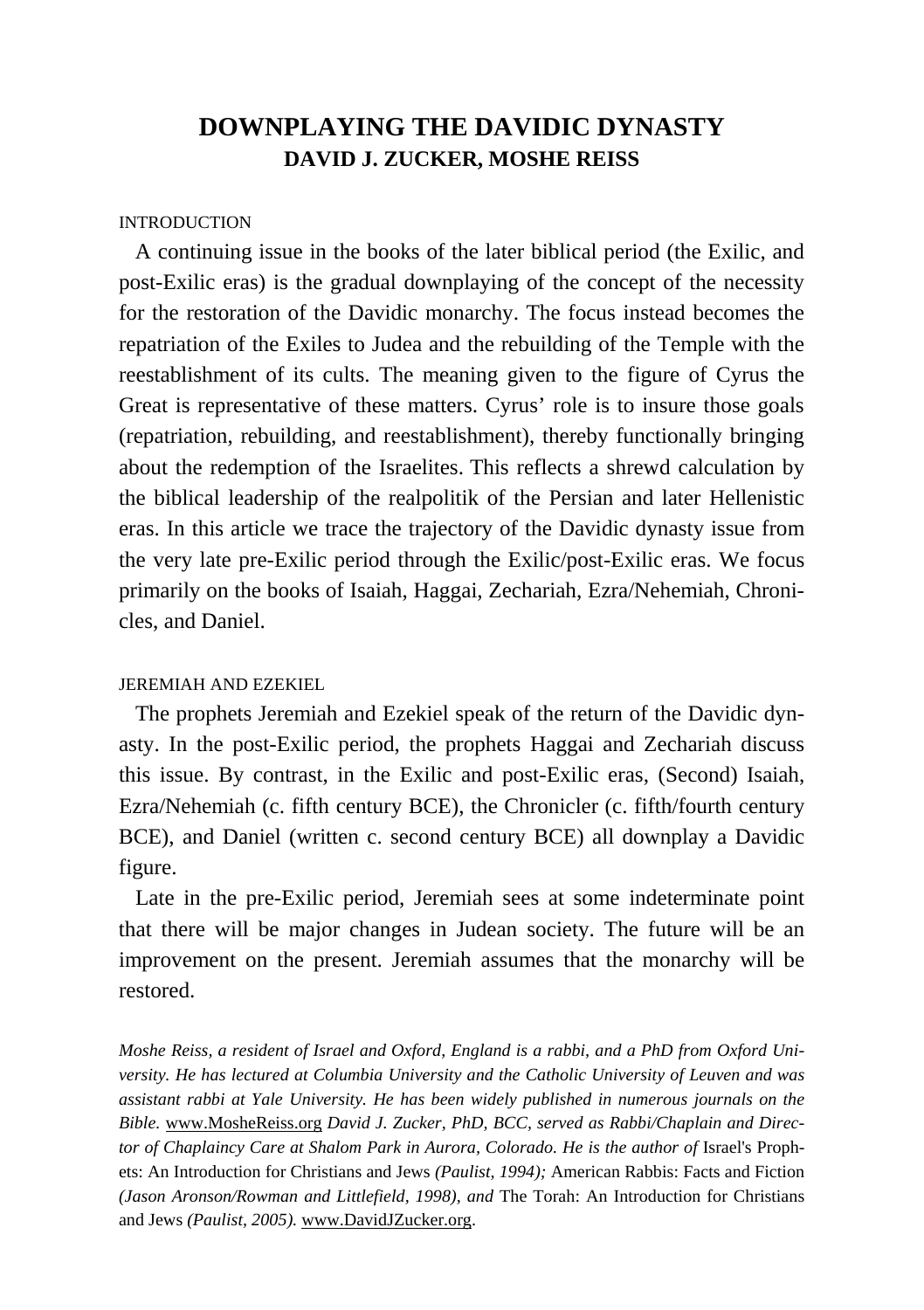He specifically prophesizes, that the *days are coming . . . when I will restore the fortunes of my people . . . and I will bring them back to the land that I gave their ancestors . . . they shall serve the Lord their God and David, the king whom I will raise up for them* (Jer. 30:3, 9). He also says, the *days are coming . .* . [when] *I will raise up a true branch of David's line . . . there shall never be an end to men of David's line who sit upon the throne of the House of Israel* (Jer. 33:14-17. Cf. Jer. 7:5-7; 29:1, 10-14.) Jeremiah's younger contemporary, the Exilic prophet Ezekiel prophesied the return of the people, and further that the former northern kingdom would reunite with the south, creating a new house of Israel (Ezek. 37:1-14; 15-28). *My servant David shall be king over them; there shall be one shepherd for all of them . . . my servant David as their prince for all time* (Ezek. 37:24-25).

 However, when Ezekiel describes the future rebuilt Temple in Jerusalem (Ezek. 40-48) he refers not to a Davidic king, but rather uses the more generic phrase – *nasi / n'siei* – prince / princes of Israel (Ezek. 45:7; 46:4; 45:9). Ezekiel, living in Exile, expresses a certain caution when referring to a future Davidic ruler, terming him not a king, but rather as a *nasi*, a leader. To speak of an Israelite king could have been seen as seditious, and Ezekiel chooses his words carefully to avoid this perception.

## SECOND ISAIAH

 The subdued approach to the reestablishment of the Davidic monarchy finds its full voice in the teachings of Second Isaiah, and especially with his terming Cyrus as God's anointed.<sup>1</sup> The figure referred to by Bible scholars as Second Isaiah prophesied circa 550-539 BCE. He is aware of the changing political landscape. He understands that there are world powers, earlier the Assyrians, and in his day, the Babylonians and the Persians, who could become tools of God's will.

 Second Isaiah describes Cyrus as having a very benevolent role. He is to end the period of the Exile. Isaiah designates Cyrus as God's "anointed" (Isa. 45:1). Cyrus is to see that God's will is to be accomplished: repatriation, rebuilding, reestablishment. Isaiah uses the word *mashiah,* but this simply means anointed/appointed, not anointed-as-Messiah, a usage would not come about for at least another five hundred years. Cyrus is designated God's shepherd, God's appointed, and as someone that God loves (cf. Isa. 44:28;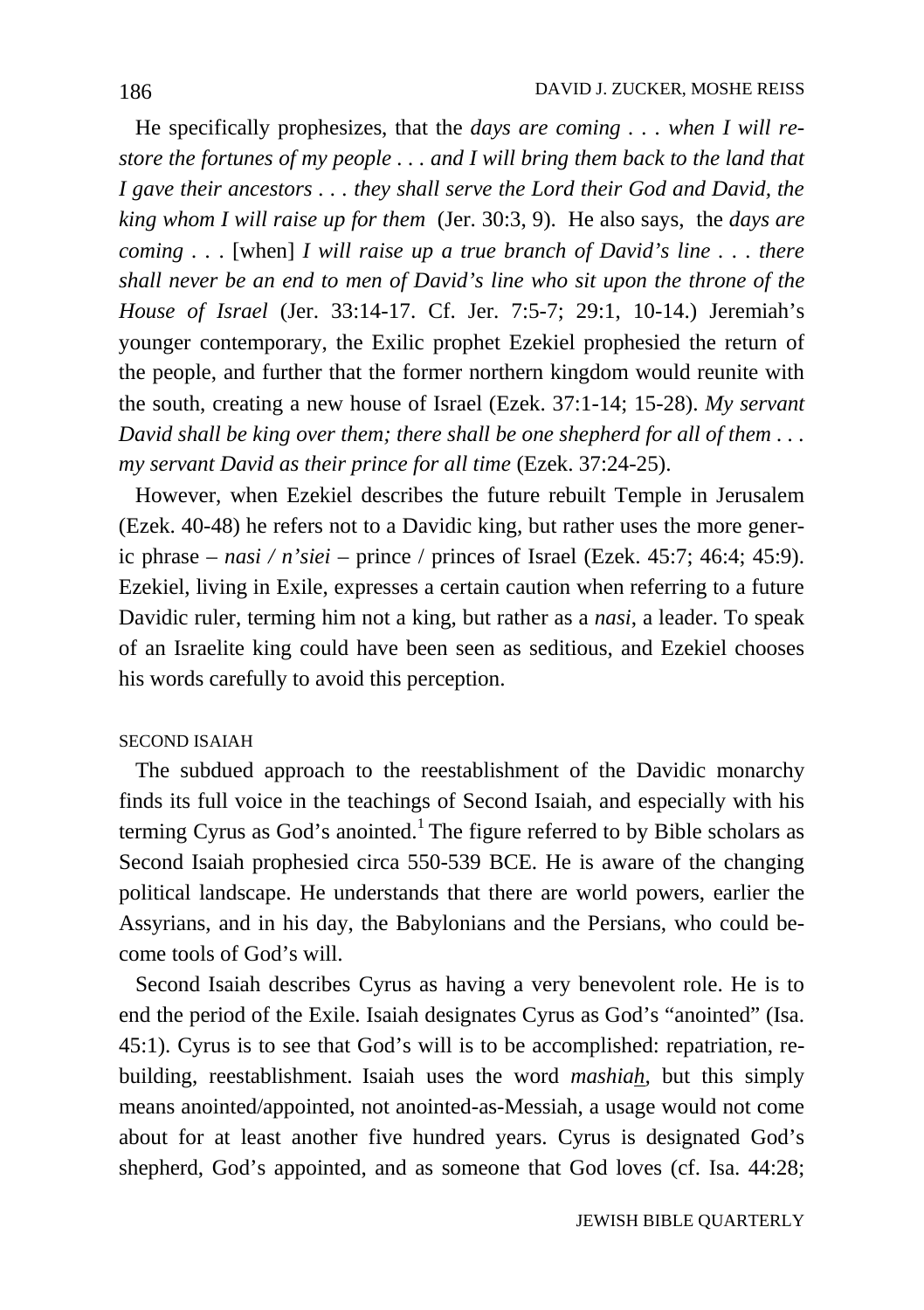45:1; 48:14). By using these terms, Isaiah puts Cyrus into a unique category, a benevolent ruler of a foreign empire, chosen by God to play a positive role in the destiny of the Israelites. "[F]or the prophet [Isaiah], Yahweh is the power behind the conquests of Cyrus; he grants Cyrus world supremacy in order that he may restore Israel . . . the work of Cyrus is a manifestation of the power of Yahweh, which the whole world can see."<sup>2</sup> His "historic mission is to put an end to the Babylonian Empire (43:14; 48:14-15), liberate prisoners and deportees, especially the descendants of Judeans who were deported by the Babylonians (42:6-7; 43:5-7; 45:13), restore Jerusalem to its former state, and rebuild its temple, and the cities of Judah devastated during the Babylonian conquest (44:26-28, 45:13)." 3

 Second Isaiah mentions David once, but not in a dynastic sense (Isa. 55:3). He refers to a restored Jerusalem several times. Yet, it is noteworthy that the prophet fails to mention a Davidic dynasty.<sup>4</sup> With the fundamental goals of redemption fulfilled by Cyrus, there is no need to raise the politically touchy subject of a future Jewish king.

 Terming Cyrus as the anointed of the Lord is an honorific title. Isaiah does not expect Cyrus to embrace Judaism, nor does he prophesy world dominion for Cyrus. "In fact, the prophet speaks only of the victories of Cyrus and not of his empire. He says nothing about Persia and Media . . . There is a purpose for the victories of Cyrus, to wit, the punishment of Babylon and the restoration of Jerusalem."<sup>5</sup>

#### HAGGAI AND ZECHARIAH

 Haggai prophesies in the late sixth century, about the year 520-518 BCE, along with his contemporary Zechariah. According to the biblical book of Ezra written more than a century later, the two men worked together in common purpose (Ezra 5:1; 6:14). Haggai and Zechariah support and encourage the official Persian-appointed governor Zerubbabel and the High Priest Joshua in rebuilding the Temple in Jerusalem. Zerubbabel is a grandson of exiled King Jehoiachin, thus part of the Davidic line. Joshua son of Jehozadak (cf. Jeshua son of Jozadak, Ezra 3:2), is a priest of the Zadokite lineage. Zerubbabel and Joshua hold commissions under Cyrus's successors Cambyses (530/529-522 B.C.E.) and Darius (522-486 B.C.E.), (cf. Ezra 3:2 ff.; Hag. 1:12).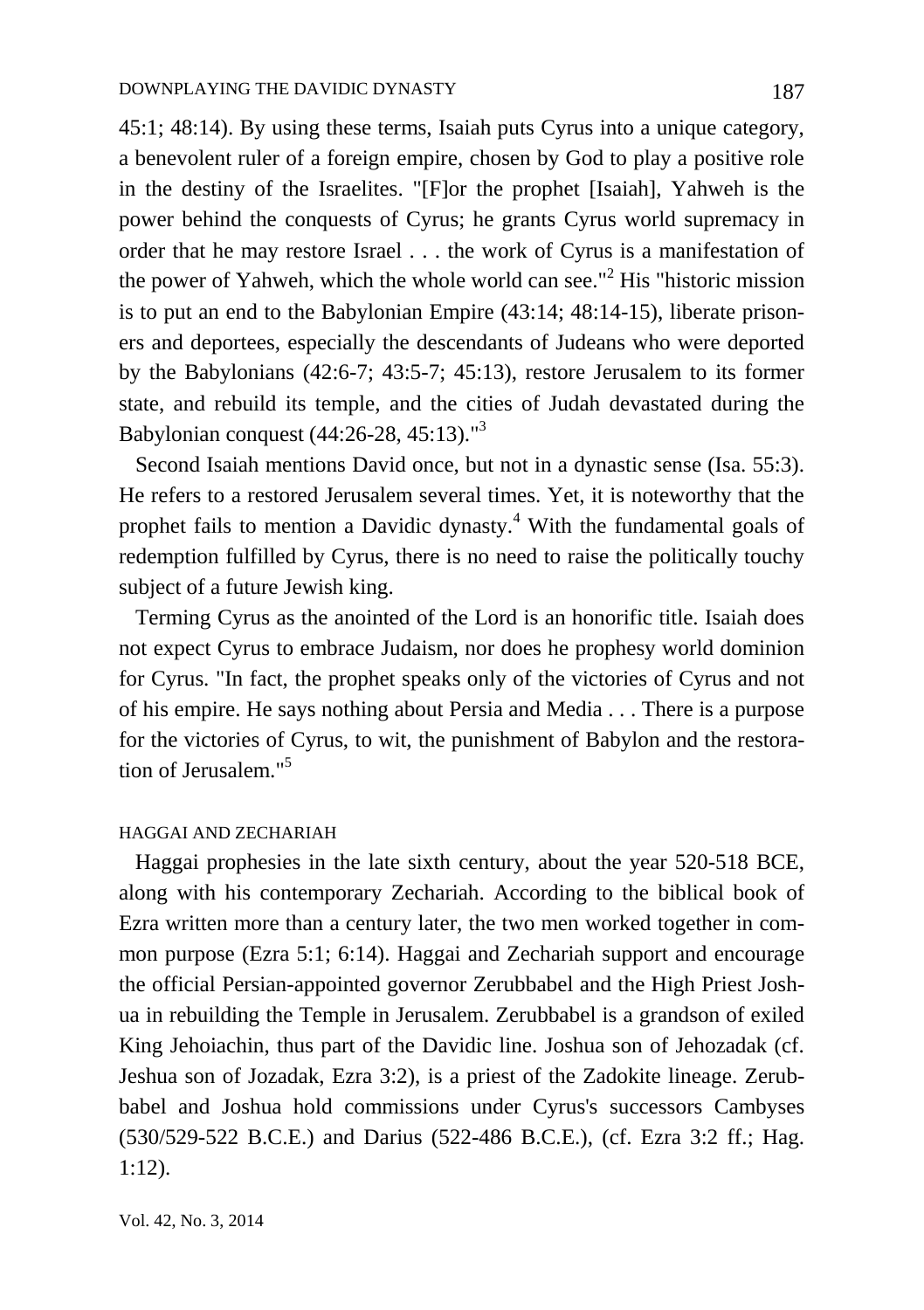Haggai states that there will be a restored Davidic monarchy (Hag. 2:20- 23). *I will take you, Zerubbabel my servant, the son of Shealtiel, says the Lord, and make of you a signet ring; for I have chosen you, declares the Lord of Hosts* (Hag. 2:23). Yet, it is important to note that Haggai does not explicitly identify Zerubbabel as a Davidic descendant.

 In Zechariah, the prophet speaks specifically of God designating a successor for the Davidic line. Presumably this is Zerubbabel, although this is not explicitly mentioned by the prophet. In Zechariah's fourth vision, he sees the high priest Joshua standing with the angel of the Lord. Joshua is told that God is going to bring *My servant the Branch* (Zech. 3:8; cf. Jer. 33:15). The next verse addresses Joshua in the present. The Branch seems to be a person that will only appear in the future, seemingly referring to a prediction for a future restoration of the Davidic dynasty. In the interim the High Priest will rule.<sup>6</sup>

 In Zechariah's fifth vision, an angel shows the prophet a lamp stand of gold with a bowl, and two olive trees. The olive trees signify two consecrated figures, presumably, but not explicitly stated, Zerubbabel and Joshua the High Priest (Zech. 4:1-14). A subdivision of this may feature God's message for Zerubbabel. This passage may be eschatological. In Zechariah's eighth vision, comprised of chapter 6, God tells Zechariah to make crowns of silver and gold. He is to place a crown on the High Priest, Joshua son of Jehozadak. Mention is made of a man, again named the Branch. At some undesignated, presumably future time, he will build the Temple. The crowns shall remain at the Temple (Zech. 6:9-15). Zechariah states that *harmonious understanding shall prevail between* the Branch and the priest (Zech. 6:13).

 Haggai and Zechariah support the restoration of the Davidic monarchy, but are cautious about explicitly identifying Zerubbabel as a potential king figure due to the prevailing political climate. Historically, "[f]ollowing the accounts of the completion of the temple, Zerubbabel disappears from the [Hebrew] biblical record . . . What happened to him is unknown. Some scholars have proposed that Zerubbabel fell into disfavor with Persian authorities and was then either deposed, taken to Persia, imprisoned, and/or put to death."<sup>7</sup> It is possible that having become the object of prophecies that suggest a return of the monarchy, Zerubbabel was removed by the Persians as a preemptive act to quash any thoughts of a political restoration. No doubt the Persian authori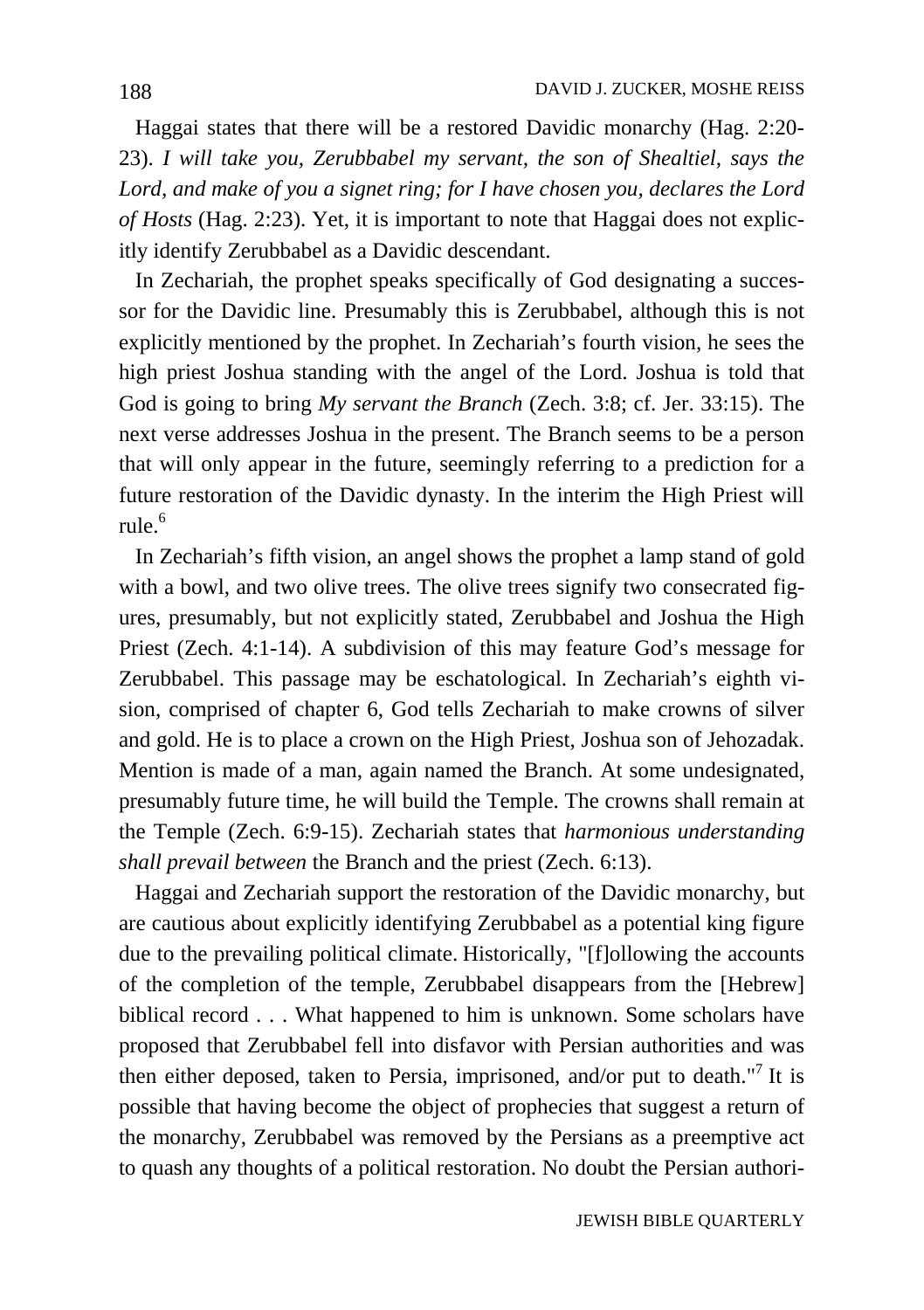ties were displeased at the thought of a reconstituted Davidic dynasty, seeing this as a move to disconnect from Persian rule. In any case there was no actual restoration of the monarchy at that time.

## EZRA AND NEHEMIAH

 The book of Ezra is set some time later in the fifth century BCE. Artaxerxes king of Persia sends Ezra to Judah with enormous powers. His role is to teach and to enforce the laws of Moses. Technically, Ezra's position is *a scribe expert in the Teaching of Moses that the Lord the God of Israel had given* (Ezra 7:6).

 "Ezra-Nehemiah is not only vague about leaders in general but about Zerubbabel's specific position in the community in particular . . . Zerubbabel's Davidic origin, which Chronicles establishes and Haggai and Zechariah imply, is never mentioned in Ezra-Nehemiah,<sup>18</sup> thereby downplaying any notions of succession. It is "astonishing that this Davidic lineage is never mentioned in Ezra-Nehemiah! . . . nothing hints that Zerubbabel continues the Davidic line."<sup>9</sup> Only in Chronicles (I Chr. 3:16-19) is Zerubbabel listed as the grandson of Jehoiachin, the second to last king of Judah.

 In the prayer by the Levite leaders found in Nehemiah there is no mention of a restored monarchy in the near future (Neh. 9:36-37). The kings referred to in this passage are clearly not Davidic, but Persian. There is no call here for a restored Davidic presence; the people understand that they are subservient to Persian authority. "The minimal amount of attention given to the Davidic monarch . . . suggest that here too the monarchy is viewed as having attained its goal in the erection of the temple."<sup>10</sup>

 In the political milieu of the time, it was not prudent to discuss a restored monarchy. This is seen very clearly when Sanballat accuses Nehemiah of encouraging *prophets to proclaim about you in Jerusalem saying, "There is a king in Judah!"* (Neh. 6:7), indicating that *you and the Jews plan to rebel*  (Neh. 6:6). Nehemiah counters that this is a pure fabrication and he never made any such proclamations (Neh. 6:8-9).

#### **CHRONICLES**

 While Chronicles features David's name well over 250 times, the Chronicler stresses David's importance not as the founder of the dynasty, but as a kind of second founder of the cult, following Moses. David also secures Jeru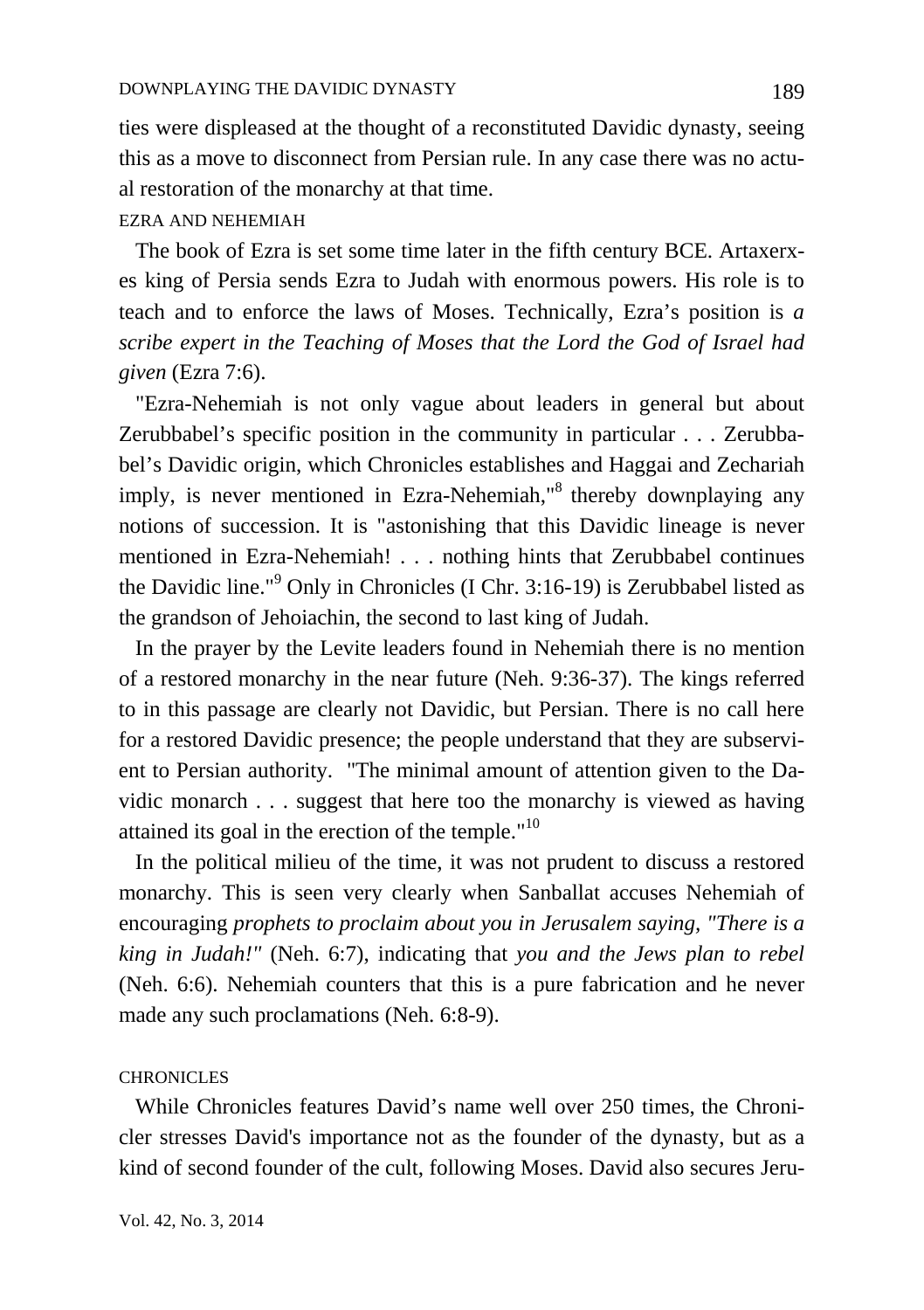salem and makes plans for the building of the Temple, although that task falls to his son Solomon. "As Moses had once received plans for the tabernacle, so David now received plans for the temple from the Lord (I Chron. 22:1, 28:19); and the place was designated by the angel of the Lord (I Chron. 21:18 ff.)." While personnel arrangements such as the Levites carrying the ark, and positions of the priests and Levites are connected to Moses (I Chron. 15:15; II Chron. 30:16), "most of the priestly, Levitical, and other personnel appointments in connection with the temple cultus are attributed to David, *who was virtually a second Moses*" (emphasis added).<sup>11</sup>

 As noted before, the Judeans living under Persian suzerainty understood that a call for the reestablishment of a Davidic dynasty would be regarded as seditious. With a focus on Cyrus' repatriation of the Judean community, rebuilding the Temple, and reestablishment of the cultus, but with no suggestion for the reconstitution of the Davidic dynasty, Chronicles takes a politically prudent position.

### DANIEL

 There is no attempt in Daniel to explicitly discuss the Davidic dynasty. Indeed, the call for an independent state under Davidic rule would have been foolhardy, and regarded as seditious by the Persians or the Hellenists. Yet, there are references to Jerusalem throughout the book, primarily in chapter 9, and other cultic issues such as the Temple vessels are noted. The book of Daniel freely discusses ritual and theological issues, and even Messianic figures, particularly in chapter 7, but Daniel is careful to avoid direct mention of a future Davidic king.

# **CONCLUSION**

 Traditional Judaism believes that eventually there will be a return of the exiles, restoration of the Temple along with the reestablishment of the cultus in Jerusalem, and the restoration of the Davidic line. These ideas are explicitly stated in Jeremiah's prophecies (for example, Jer. 7:5-7; 29:1, 10-14; 30:1- 3, 8-9; 33:14-18), and in those of Ezekiel (chapter 37). By the late sixth century, the prophets Haggai and Zechariah advocate for the restored Davidic dynasty, but in a less direct way. Zechariah speaks specifically of God designating a successor for the Davidic line (presumably Zerubbabel, a grandson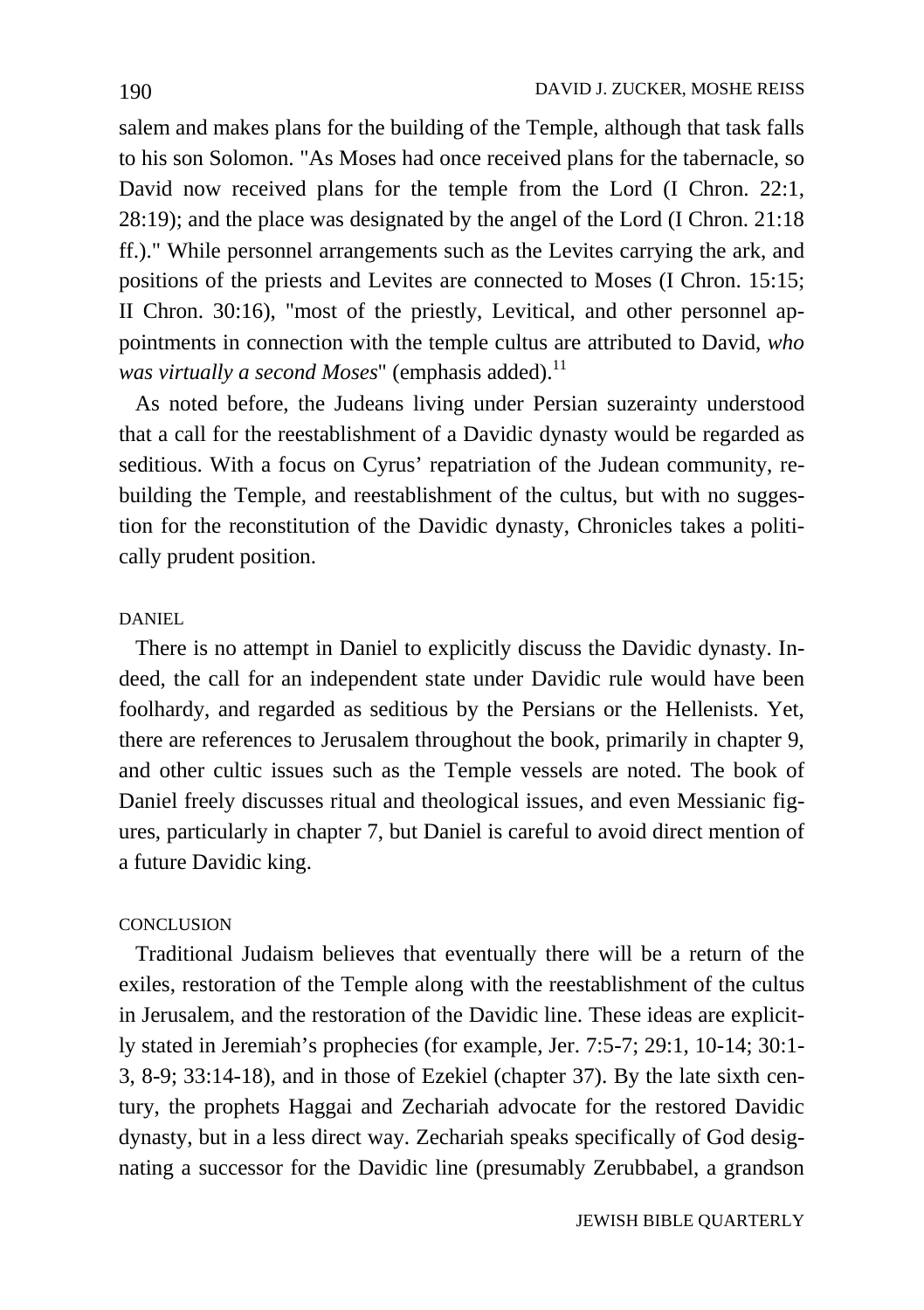of exiled King Jehoiachin) terming this person, *"My servant the Branch"*  (Zech. 3:8). Zechariah suggests that the Branch will rebuild the Temple (Zech. 6:12 ff.), a prophecy not yet realized.

 By the time of Second Isaiah, and later Ezra/Nehemiah, and then the Chronicler and Daniel, the role of a Davidic monarch is downplayed. There may even be a realization that it is unlikely that there will be kings from the Davidic dynasty ruling from Jerusalem in their near future. These figures speak of Cyrus the Great as the figure who determines and guarantees the repatriation of the Jews, and the rebuilding and reestablishment of the Temple, roles previously associated with a Davidic king.

 The traditional Jewish view is that the Davidic line would continue, eventually appearing as the Messiah. In the times of the Mishna and Talmud, the Jewish communities in Babylonia and Palestine both had leaders of Davidic lineage, the Resh Galuta and Nassi.<sup>12</sup> But to openly speak of an actual king from the lineage of King David was considered politically problematic from the Persian era of Biblical history until the close of the Tanakh.

#### **NOTES**

1. See M. Reiss, "Cyrus as Messiah," *Jewish Bible Quarterly*, 40:3 (July-September 2012): 159- 162.

2. J. L. McKenzie, *Second Isaiah*, (AB 20; Doubleday, Garden City, 1968), p. 78; Claus Westermann, *Isaiah 40-66*, OTL (Philadelphia: Westminster, 1969) pp. 158-160.

3. J. Blenkinsopp, *Isaiah 40-55*, (AB 19A; Doubleday, New York, 2002), p. 92.

4. B. W. Anderson, *Understanding the Old Testament, Second Edition* (Englewood Cliffs, New Jersey: Prentice-Hall, 1966), p. 426. In a similar manner, Baltzer states that Isaiah's "theme is not the renewal of the dynasty and kingdom of David." K. Baltzer, *Deutero-Isaiah: A Commentary of Isaiah 40-55* (Hermeneia, trans. M. Kohl, Minneapolis: Fortress, 2001), p. 30.

5. Y. Kaufmann, *The Babylonian Captivity and Deutero-Isaiah*, (New York: Union of American Hebrew Congregations, 1970), p. 116.

6. A. Laato, *Josiah and David Redivivus: The Historical Josiah and the Messianic Expectations of Exilic and Postexilic Times*, (Stockholm: Almqvist & Wiksell International, 1992), pp. 243- 44. See also Carol L. Meyers and Eric M. Meyers, "Haggai, Book of', in D. N. Freedman (ed.), *Vol. 3*: *The Anchor Yale Bible Dictionary,* (New York: Doubleday, 1992), p. 20.

7. B.E. Beyer, Zerubbabel (Person) in D.N. Freedman, ed. Vol. 6 *Anchor Yale Bible Dictionary* (New York: Doubleday, 1992) pp. 1085-1086.

8. T. C. Eskenazi, *In An Age of Prose: A Literary Approach to Ezra-Nehemiah,* The Society of Biblical Literature, Monograph Series No. 36 (Atlanta: Scholars Press, 1988), p. 50.

9. Eskenazi, *In An Age of Prose,* p. 23.

10. R. L. Braun, "Chronicles, Ezra, and Nehemiah: Theology and Literary History," in J.A. Emerton, ed. *Studies in the Historical Books of the Old Testament*, (Leiden: Brill, 1979), p. 61